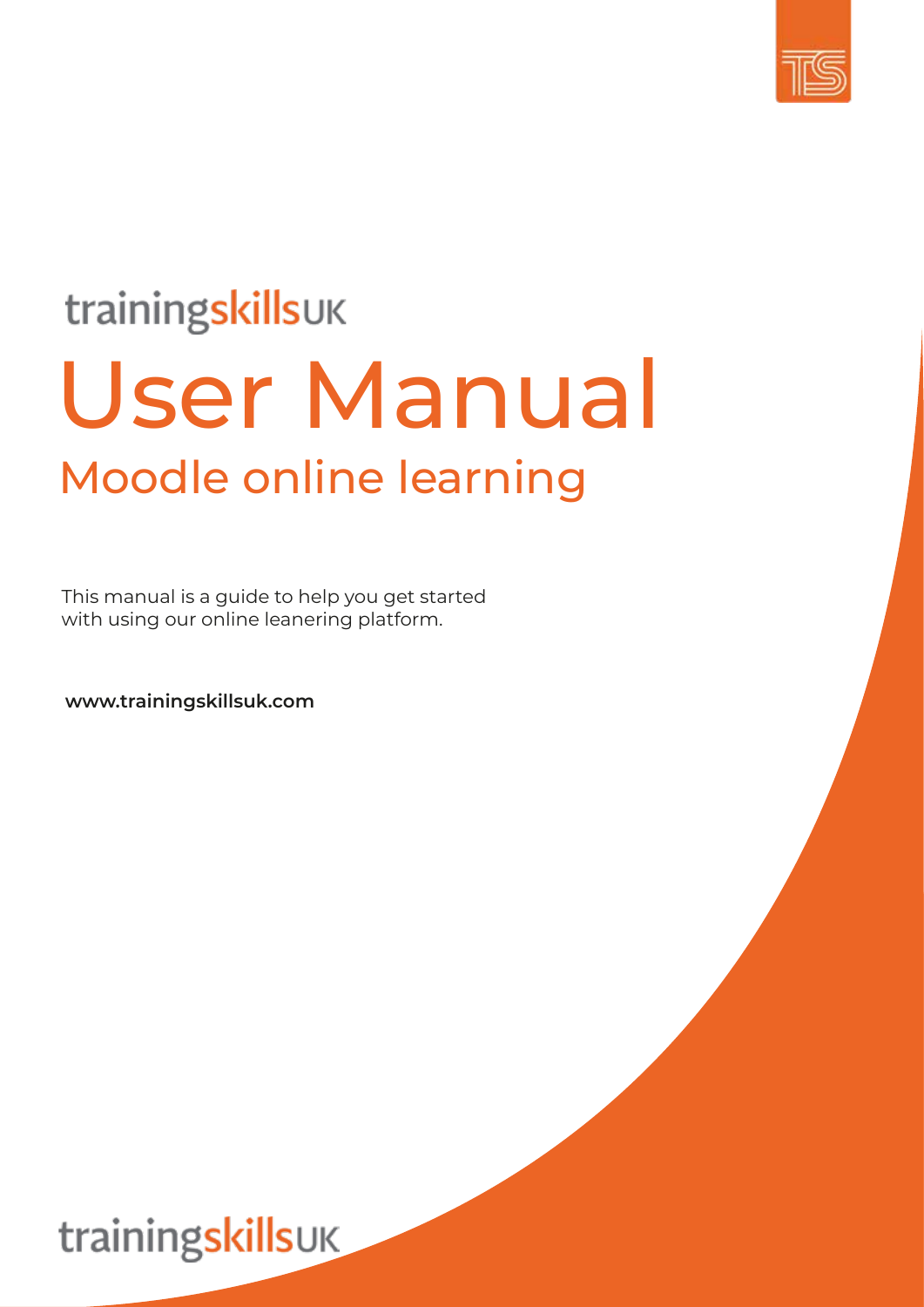

# Contents page

| Login on to our online platform       | $3-5$   |
|---------------------------------------|---------|
| Accessing your online video classroom | $6 - 7$ |

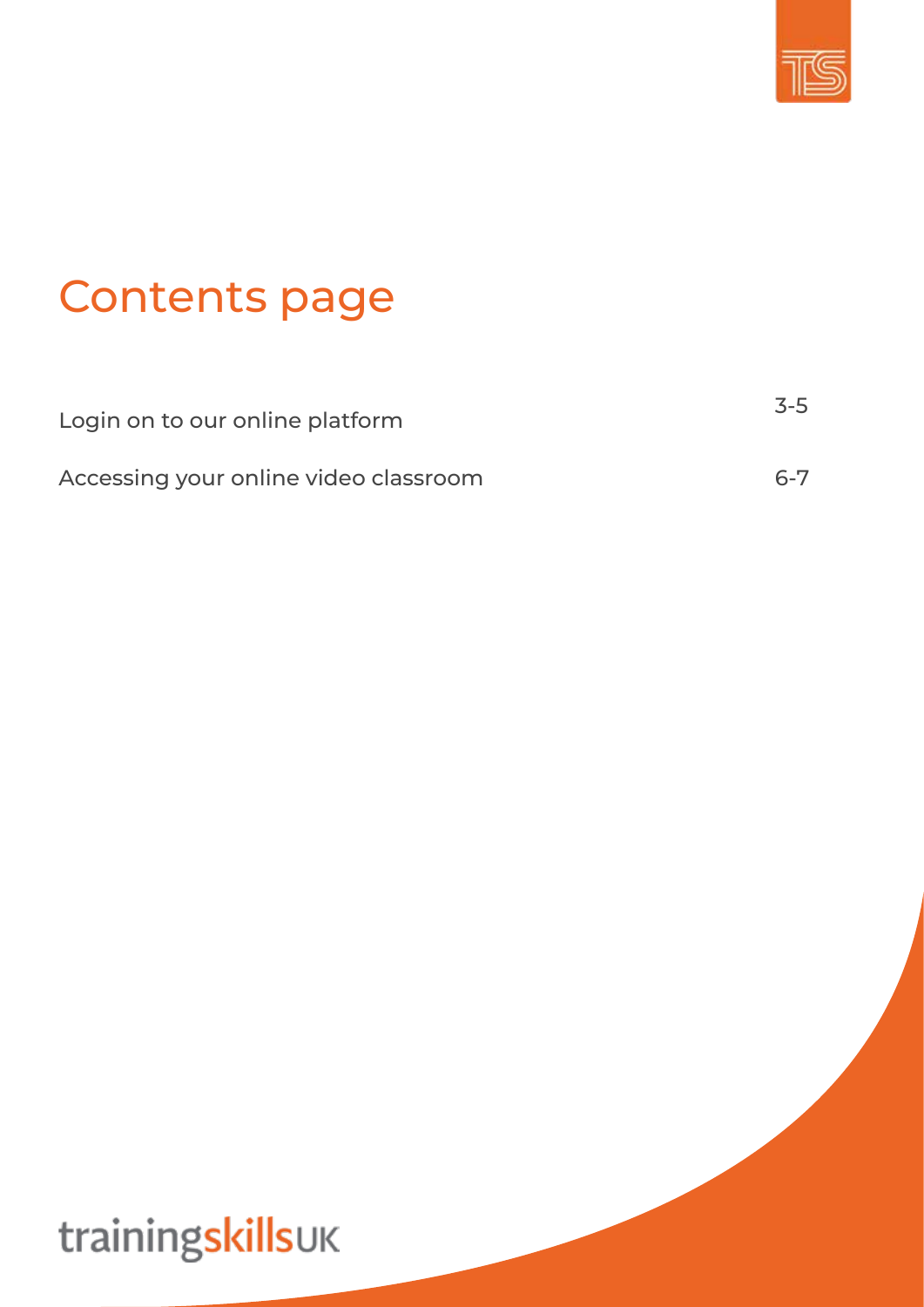

#### Login on to our online platform

- 1. Go to www.trainingskillsuk.com
- 2. On the top menu of the website please click on "Moodle"



- 3. You will be transfered to the login page.
- 4. Please use your email and password which has been emailed to you to log in.

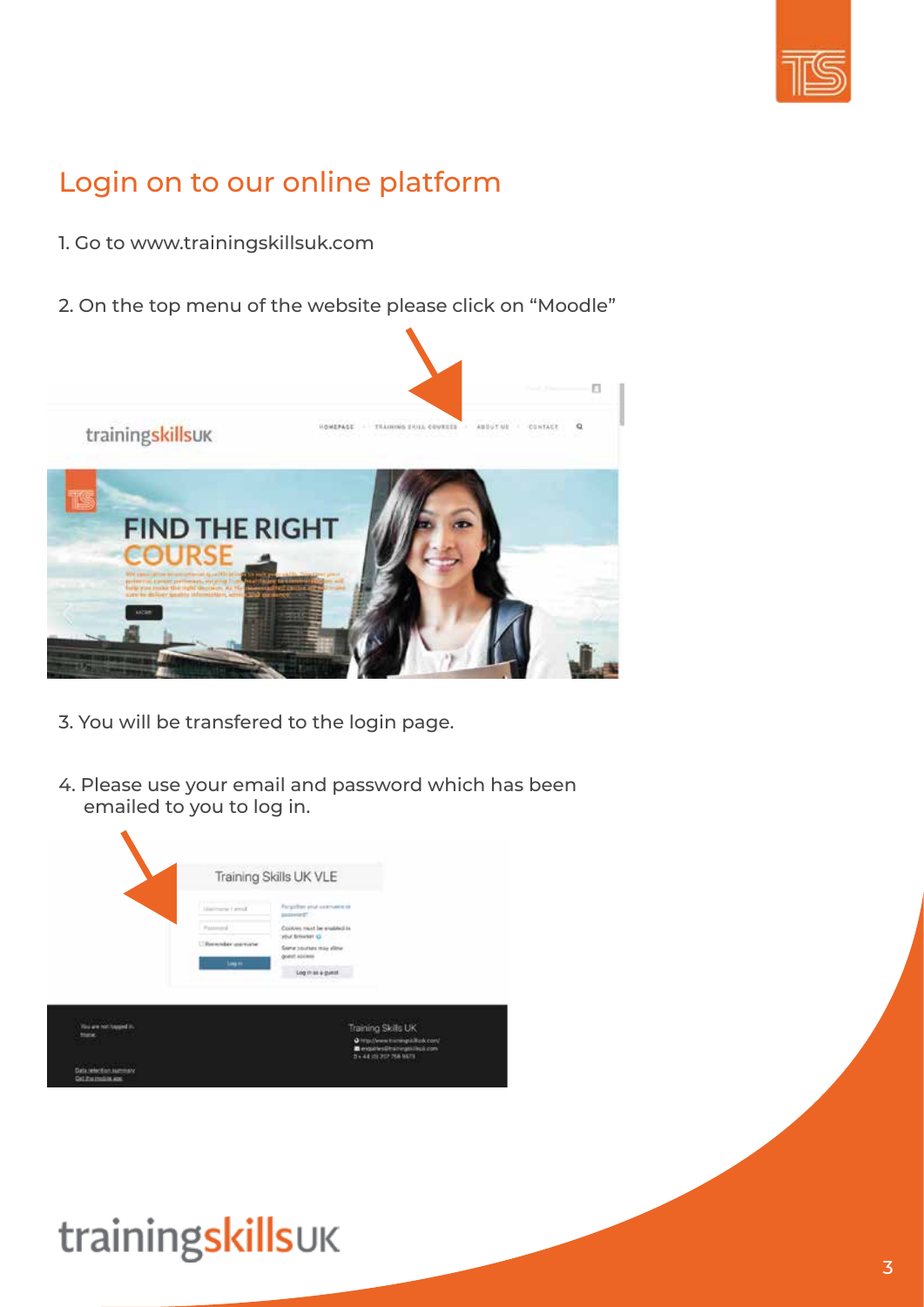

#### Login on to our online platform

5. Once you have logged in, scroll down and you will see the course categories. Click on "Construction"

Course categories

- <sup>3</sup> Induction to Training Skills
- **Apprenticeships**
- **Business and A** tration (5)
- ▶ Construction
- > Education & Learning (6)
- <sup>1</sup> Health, Public Services and Care and
- > Health & Social Care at
- <sup>D</sup> Preparation for Life and Work (6)
- Retail and Commercial Enterprise (6)
- <sup>D</sup> Security Industry (4)
- Project Management as
- ▶ Functional Skills
- <sup>1</sup> z Demo Courses m
- 6. You may be shown three option, click on the "Electrical" Course.

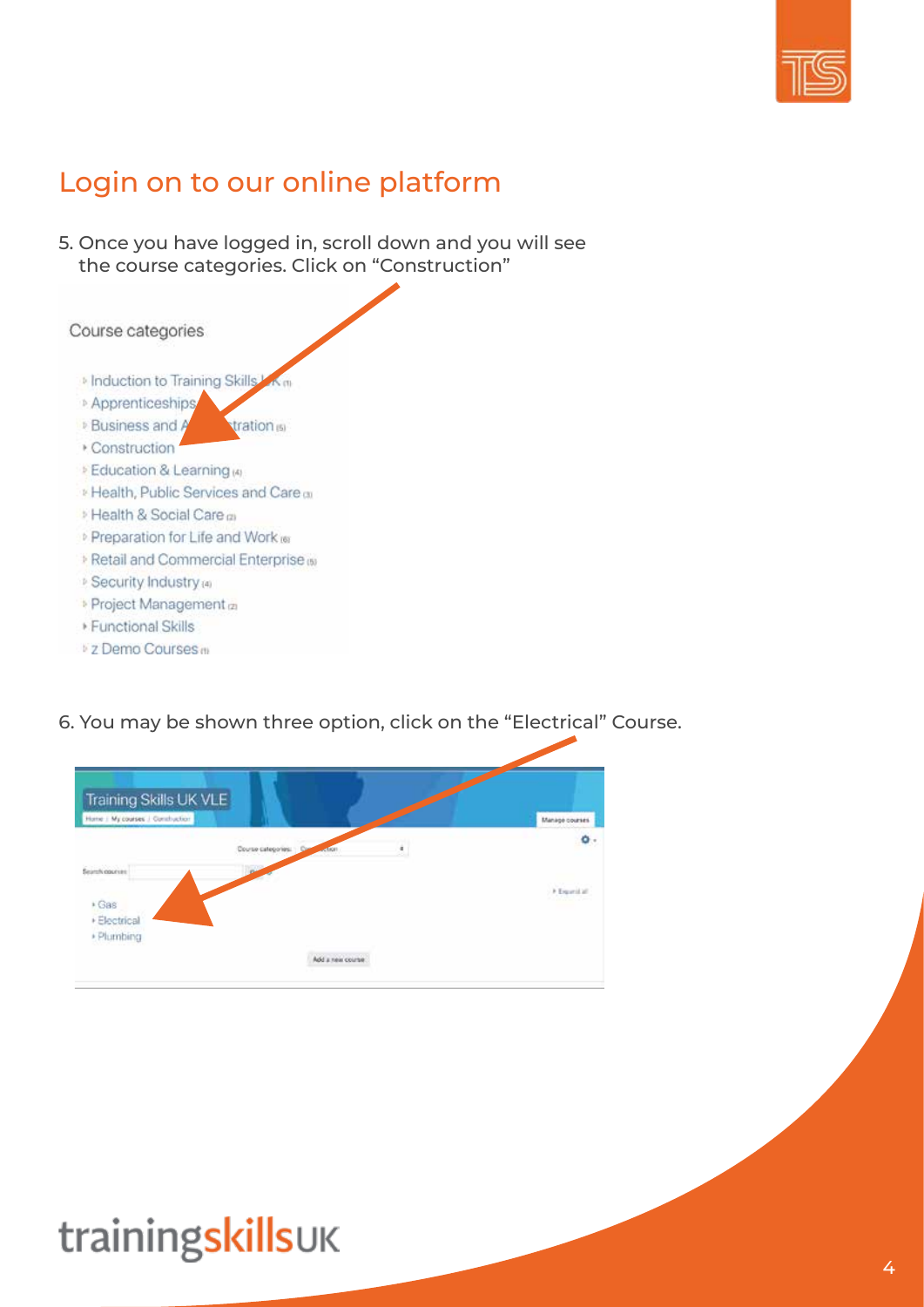

#### Login on to our online platform

7. Select your course which is "Level 2 Diploma in Electrical Installation (Buildings and Structures) (2365-02)"



7. You are now in your course. You will be able to find all your reading materials and course infromation here, along with access to the online video class room.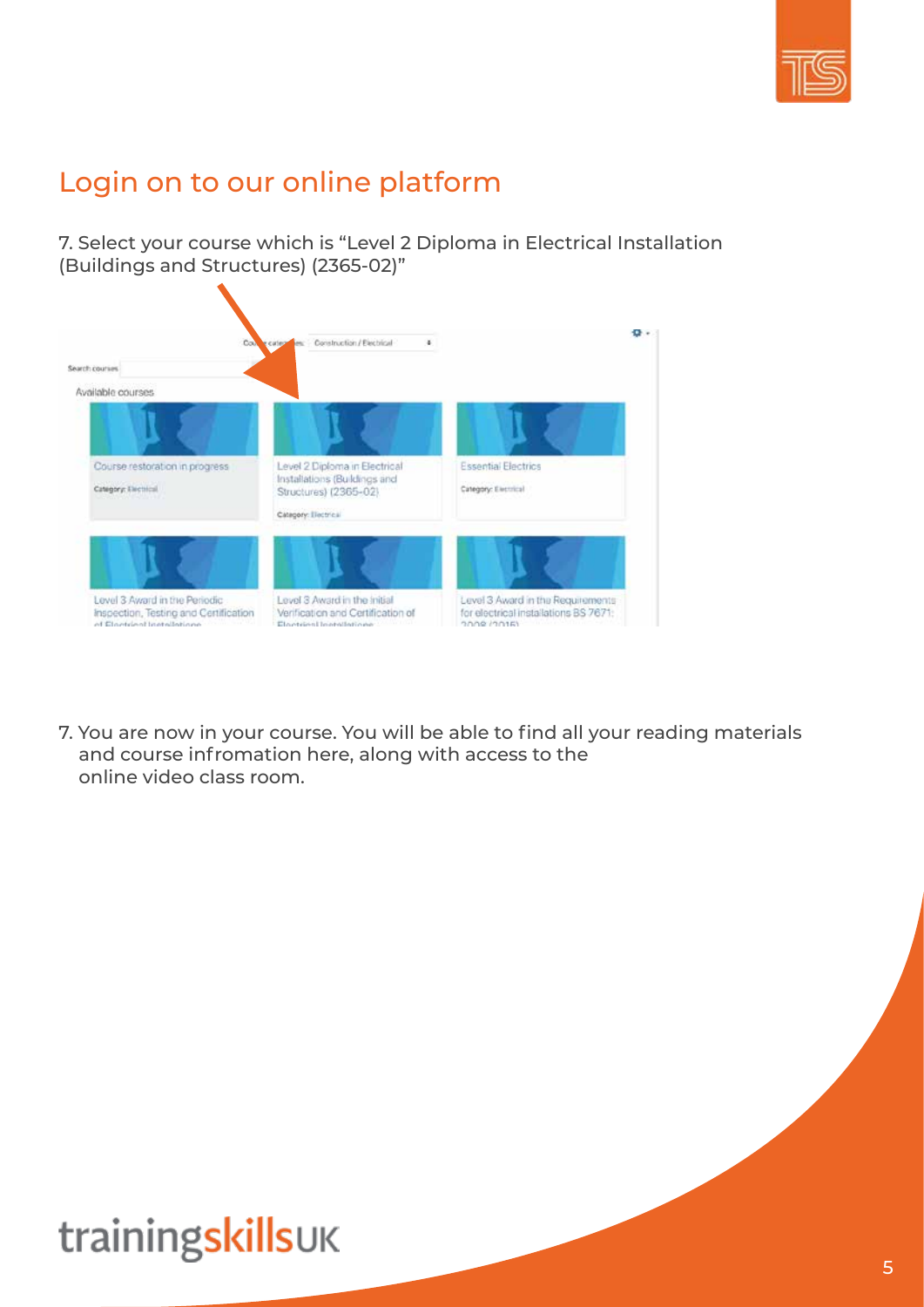

#### Accessing your online video classroom

1. To access your online video classroom, scroll down your course page to "Electrical Video Teaching"

| <b>Career Progression</b>                                                                                                                                                                                                                                                                                                                                                                                                        |  |
|----------------------------------------------------------------------------------------------------------------------------------------------------------------------------------------------------------------------------------------------------------------------------------------------------------------------------------------------------------------------------------------------------------------------------------|--|
| Our qualifications can lead directly into employment, offering learners the chance to develop their skills and knowledge to a high<br>standard recognised by the industry. Learners may also progress from the Level 2 qualifications straight through to Level 3.<br>In addition, we also have a number of Higher Level qualifications offered through ILM.<br>a masa ya mwaka wa katika 2012, alikuwa mwaka 2012<br>News forum |  |
| Student Handbook                                                                                                                                                                                                                                                                                                                                                                                                                 |  |
| Electrical Video Teaching                                                                                                                                                                                                                                                                                                                                                                                                        |  |

2. To join the virutal classes room click the button which says "Join Session"



There are no recording to show.